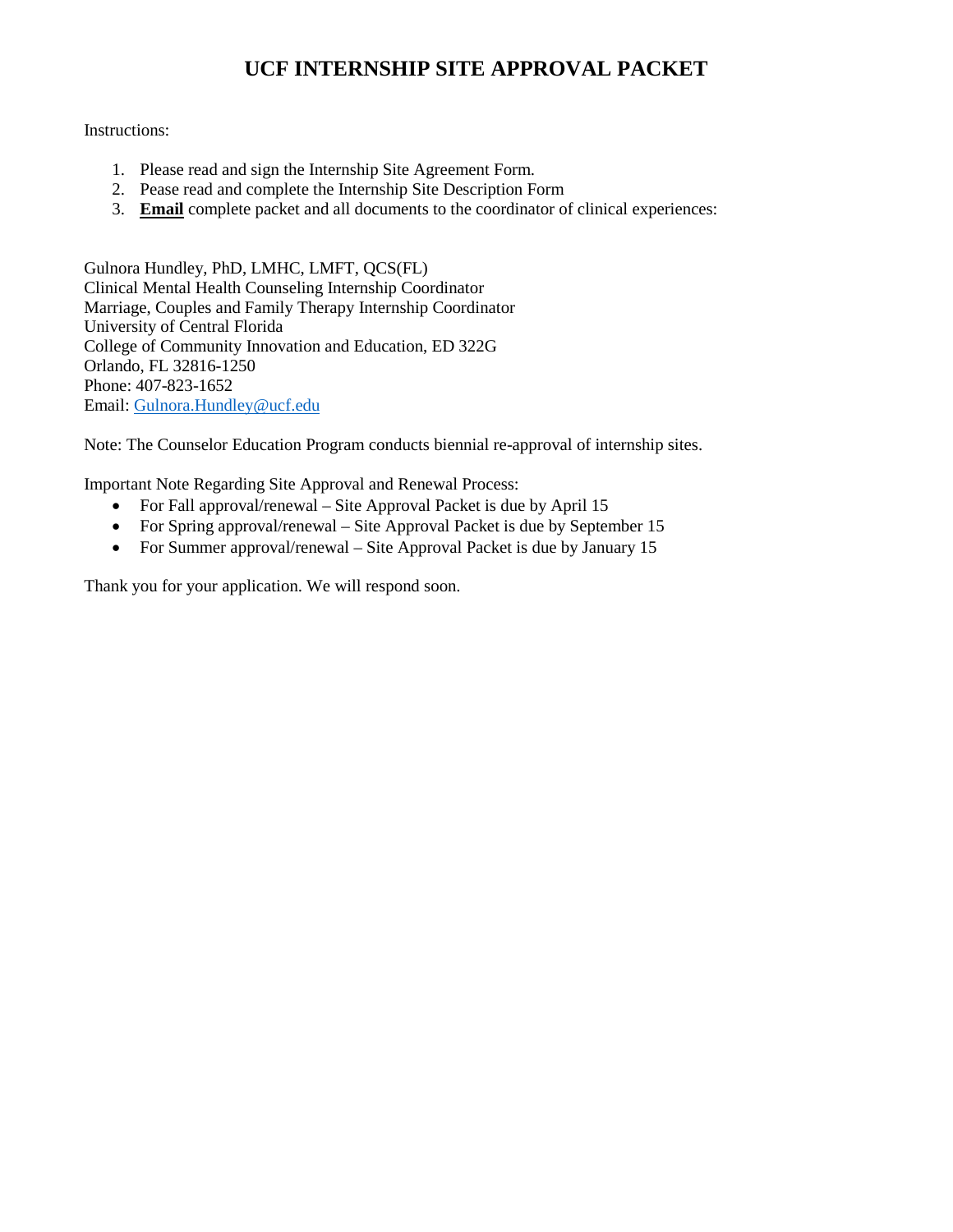# **INTERNSHIP SITE AGREEMENT**

**BETWEEN** 

UNIVERSITY OF CENTRAL FLORIDA- COUNSELOR EDUCATION PROGRAM

AND

**THIS AFFILIATION AGREEMENT**, entered into and effective (e.g. MM/DD/YYYY) is between the **UNIVERSITY OF CENTRAL FLORIDA BOARD OF TRUSTEES**  ("University"), and ("Agency").

WHEREAS, Agency is located at  $\blacksquare$ , and provides counseling and related services;

WHEREAS, University offers a Counselor Education Program and desires its students to obtain educational experiences by utilizing appropriate facilities and personnel of third parties;

WHEREAS, Agency has the appropriate facilities and personnel for Program's students and has agreed to make such facilities and personnel available to University for educational purposes ("internship"); and

WHEREAS, Agency and University desire to cooperate to establish and implement such a Program involving the students and personnel of University and the facilities and personnel of Facility.

#### **I. Responsibilities of the Agency:**

1. Agency must have an approved On-Site Supervisor(s) that must provide one (1) hour of supervision for each 15 hours of direct client contact completed by the intern. On-Site Supervisors may choose to meet with the intern more often.

2. The On-Site Supervisor must be (1) a Florida licensed mental health counselor, (2) licensed clinical social worker, (3) licensed marriage and family therapist, or (4) licensed psychologist for a minimum of two years. On-site supervisors for school counseling interns must be certified in the state of Florida as a school counselor for a minimum of two years.

3. The Agency must be able to support the student's clock hour requirements established by CACREP. Internship students admitted to the mental health track and marriage and family therapy program must complete 600 hours (minimum of 240 direct individual client contact; 180 direct marriage and family contact for students applying for Marriage and Family licensure) of internship. The Agency must be able to provide an experience that allows an intern to meet at least fifty percent of that requirement in a one semester internship assignment to the site.

4. Agency must provide clinical opportunities including one or more of the following: assessments, individual counseling (including career planning or academic advising), couples counseling, family counseling and group counseling.

5. Agency must provide non-client contact hour opportunities including one or more of the following: onsite staff meetings, individual supervision, paperwork (treatment planning, progress notes, etc.), research, inservice trainings, and etc.

6. Interns are to be provided the opportunity for assessments, individual counseling, group counseling, classroom guidance, and/or family counseling in order to demonstrate counseling skills and receive feedback regarding their performances.

7. Notify University, in writing, of any student whose work or conduct with clients or personnel is not, in the opinion of Agency in accordance with acceptable procedures or standards of performance or otherwise could disrupt client services or Agency's operation. Agency may immediately remove from the premises any student who poses an immediate threat or danger to personnel or to the quality of services or for unprofessional behavior. In such event, said student's participation in the internship at Agency shall immediately cease, subject to being resumed only with the mutual agreement of Agency and University. The on-site supervisor must address any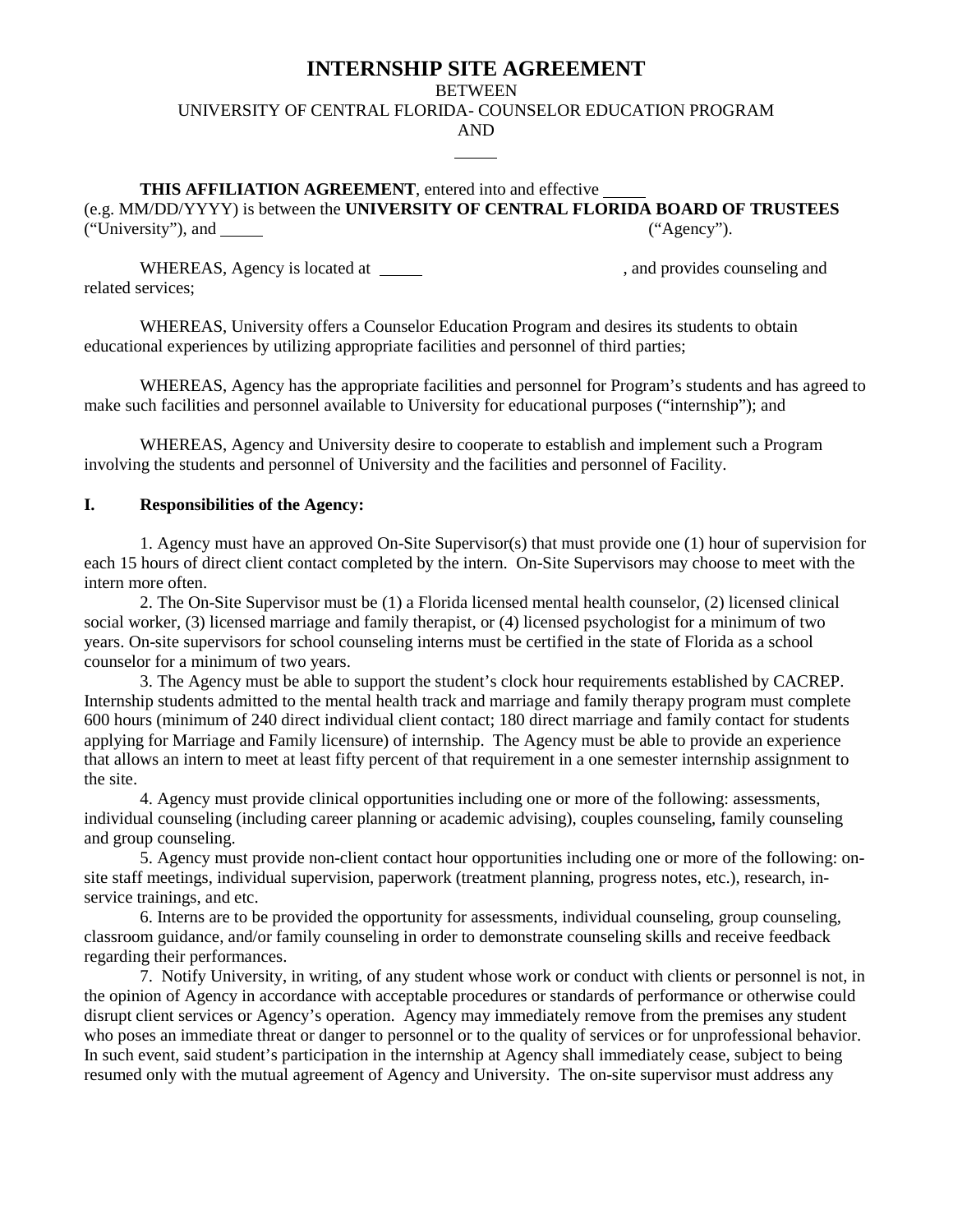concerns regarding any aspects of an intern's work quality or productivity with the Internship Instructor and Clinical Coordinator before any decisions are made to release a student from their intern responsibilities.

8. Agency has ultimate responsibility for the provision and quality of services at the Agency; further, Agency has responsibilities over its operations.

9. Orient the internship student to the site.

#### **II. Responsibilities of the On-Site Supervisor:**

1. On-site supervisors need to participate in the Site Supervisor Orientation held the third week of the semester during the internship class at UCF. Students will provide supervisors with information on date, time and directions.

2. On-site Supervisors are to arrange for interns to take part in staff meetings, case staffing, and in-service training.

3. On-site Supervisors are requested to complete a midterm and a final evaluation of the intern's performance (available at http://education.ucf.edu/counselored/, 'Important Resources' link on the left navigation bar).

4. On-site supervisor will be required to sign off on the internship student's hour log at the end of each semester. All logs will be turned in to the Clinic Coordinator at the end of internship prior to graduation.

5. On-site supervisors may suggest appropriate reading(s) relative to that particular site for the intern. The readings may be a book, articles, manuals or related readings that the On-site Supervisor believes to be most beneficial to aid the intern in better understanding the site and/or clients served.

6. The on-site supervisor agrees to consult with the UCF instructor concerning the student counselor's performance.

7. The on-site supervisor agrees to contact the UCF instructor at any time during the field placement when the student's knowledge, attitudes or skills are not acceptable for the missions of the placement site.

8. On-site supervisors must participate in at least ONE internship Orientation at UCF per year to maintain current status as an Approved Clinical Site.

#### **III. Responsibilities of the University:**

1. The University will confer with the Agency before the placement of any Student in order to establish or to review the purpose, provisions and responsibilities involved in the internship.

2. The University will identify an individual, typically the internship professor, who will serve as a liaison between the University and the Agency as needed concerning the requirements and objectives of the internship. The internship professor will meet with the site supervisor at least one time during the semester to discuss the student's progress at the internship site.

3. Upon receipt of Agency's written notice of a student whose work or conduct with clients, patients or personnel is not in accordance with acceptable procedures or standards of performance or otherwise could disrupt client services or Agency's operations, evaluate such student's conduct and remove the student from Agency except as the parties otherwise agree in writing.

4. Inform the student intern that he or she is expected to consistently follow the policies, professional activities, procedures and legal responsibilities of the Agency and the University.

5. Internship instructors will provide information regarding professional development opportunities.

6. The University has full responsibility for the academic content of the educational activity and the credit granted for its satisfactory completion.

#### **IV. Independent Contractors:**

1. Agency and University are independent contractors. Neither the University nor any of its employees or students shall hold themselves out as employees or agents of Agency. Likewise, neither the Agency nor any of its employees shall hold themselves out as employees or agents of the University.

2. The Student is not an employee of Agency or University for purposes of this internship site agreement and placement hereunder, and is not entitled to financial remuneration during placement unless otherwise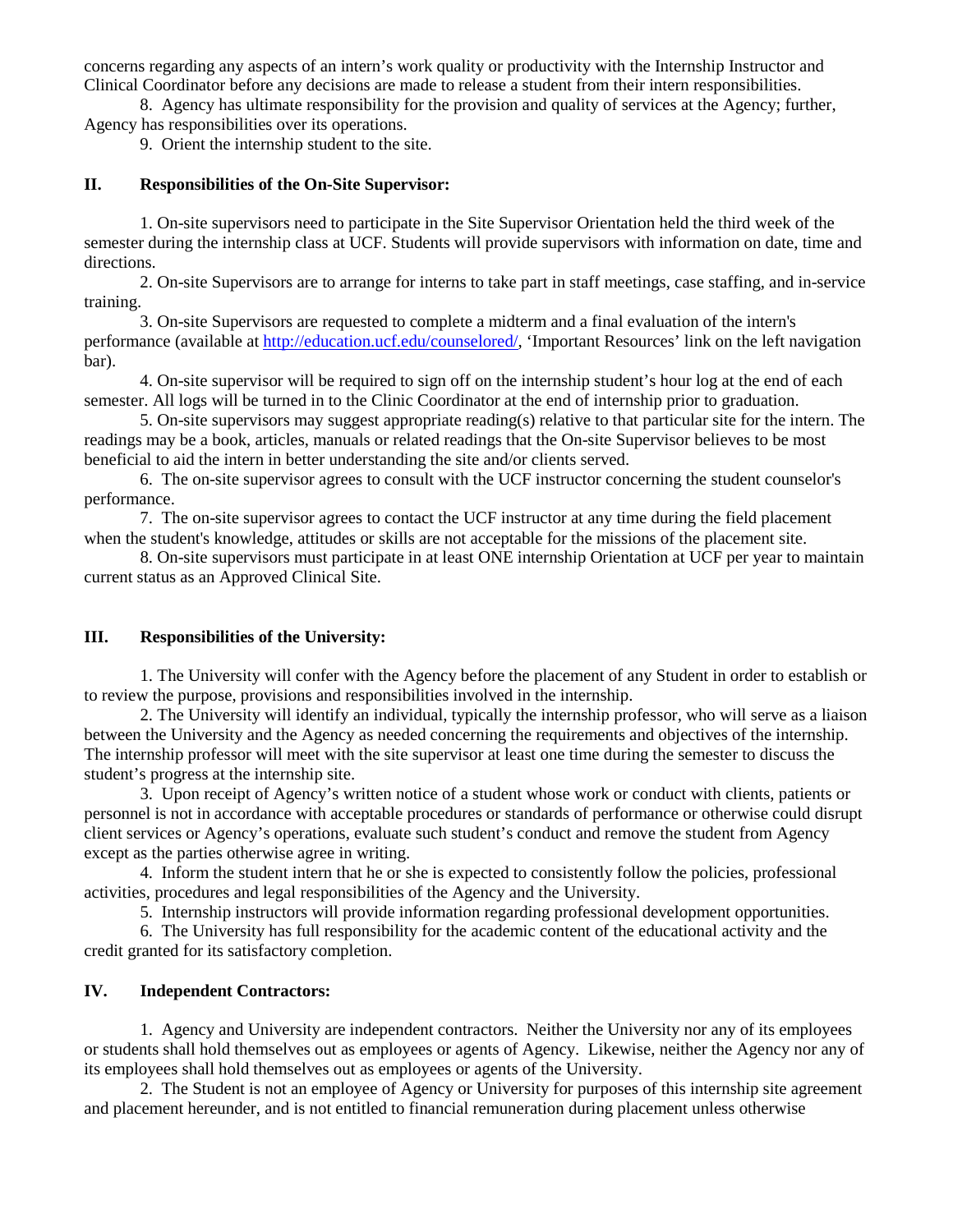arranged for with the Agency and University. Travel to and from the field placement Agency is paid by the Student.

### **V. Term of Agreement; Termination:**

1. This Agreement shall last for two years from the last date of execution below. The parties may renew this Agreement at the end of the initial term (or any renewal term) for an additional two year term by signing a letter of renewal.

2. Either party may terminate this Agreement at any time during its term by providing sixty (60) days notice. If notice of termination is given, this Agreement shall terminate at the end of the sixty (60) days' notice; EXCEPT THAT the internship shall continue as necessary on a limited basis for the purpose of permitting students actually participating in an internship at the time of notice of termination to finish the internship at Agency.

### **VI. Nondiscrimination:**

Neither the University nor Agency will discriminate against any person because of race, color, creed, sex, sexual orientation, religion, age, veteran's status, national origin, or physical disability.

### **VII. General Provisions**

1. Liability Coverage Provisions. University requires each student to maintain a policy of liability insurance, in the amount of \$1,000,000 per occurrence and \$3,000,000 in the aggregate. The Agency may require an assigned student to provide proof of coverage prior to initiation of the internship.

2. On-Site Supervisor Benefits*.* In addition to learning opportunities that exists in the supervision process and additional assistance an intern can provide an agency, On-site supervisors may attend, free of charge, one UCF Counselor Education sponsored continuing education program. These include Chi Sigma Iota CEU workshops (Fall and Spring), the Institute for School and Mental Health Counseling (Summer), or other seminars that are offered. Please check our website for details.

3. Amendment. This agreement may be modified at any time by mutual agreement of the parties executed in writing in advance of the effective date of the amendment.

4. This Agreement may not be assigned by either party, except with the written agreement of the other party.

5. Governing Law. This Agreement shall be construed in accordance with the laws of the State of Florida.

## **AGREED TO:**

## FACILITY UNIVERSITY OF CENTRAL FLORIDA

\_\_\_\_\_\_\_\_\_\_\_\_\_\_\_\_\_\_\_\_\_\_\_\_\_\_\_\_\_\_\_\_\_\_\_

Name: Name:\_\_\_\_\_\_\_\_\_\_\_\_\_\_\_\_\_\_\_\_\_\_\_\_\_

Title: Title:\_\_\_\_\_\_\_\_\_\_\_\_\_\_\_\_\_\_\_\_\_\_\_\_\_

Date: Date: Date: Date: Date: Date: Date: Date: Date: Date: Date: Date: Date: Date: Date: Date: Date: Date: Date: Date: Date: Date: Date: Date: Date: Date: Date: Date: Date: Date: Date: Date: Date: Date: Date: Date: Date:

Contact Information for Agency: Name:

Email:

Phone: